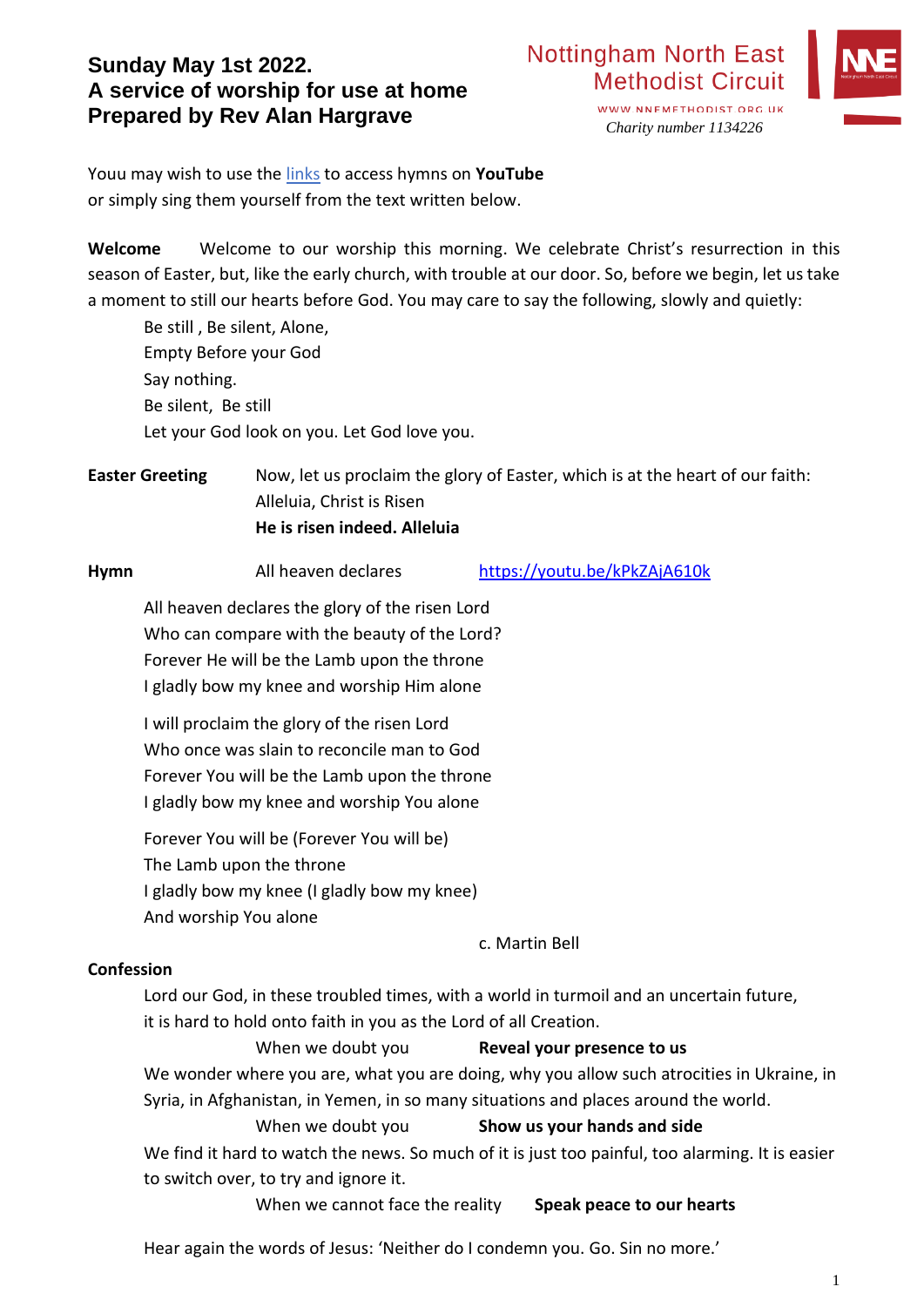Lord God, thank you for your full and free forgiveness. Grant us the courage, hand in hand with you, our wounded, risen Lord, to face whatever befall. **Amen**.

### **Bible reading 1** Zephaniah 3:14-20

Sing aloud, O daughter Zion; shout, O Israel! Rejoice and exult with all your heart,

O daughter Jerusalem!

The LORD has taken away the judgments against you, he has turned away your enemies.

The king of Israel, the LORD, is in your midst; you shall fear disaster no more.

On that day it shall be said to Jerusalem: ''Do not fear, O Zion; do not let your hands grow weak.

The LORD, your God, is in your midst, a warrior who gives victory.

He will rejoice over you with gladness, he will renew you in his love.

He will exult over you with loud singing as on a day of festival.

I will remove disaster from you, so that you will not bear reproach for it.

I will deal with all your oppressors at that time.

And I will save the lame and gather the outcast, and I will change their shame into praise and renown in all the earth.

At that time I will bring you home, at the time when I gather you;

for I will make you renowned and praised among all the peoples of the earth,

when I restore your fortunes before your very eyes" says the LORD.

For the Word of the Lord **Thanks be to God**

### **Address Part 1**

Imagine for a moment that you are not in Nottingham, but in Poland. You are a Ukrainian refugee, forced to flee with your two children and your elderly mother and your two dogs. Your husband is still in Ukraine. You are not sure where he is, but you recently had a skype conversation with him. He was in a trench with a bottle of Coca Cola and an AK 47 assault rifle.

Well, that is exactly the situation of a Ukrainian family taken in by my son's partner's family, in a town called Piotrkow, west of Warsaw. We met them, the week before Easter, when we visited my son, who lives in Poland with his Polish partner. If you were that family, how would you feel if you read this passage from Zephaniah chapter 3? Take a minute or two to re-read it, imagining yourself to be a Ukrainian refugee, with loved ones left behind to fight.

# /////////////////////////

It is far too easy for us, here in the West, to think of faith and religion as a very personal thing. But most of the Bible is not so much about individuals but about peoples. It is about the fortunes of nations, especially the fortune, or lack of it, of Israel. God is concerned not just about me and my faith, nor even about us as a church. His concern is for the **whole** of creation, for **all** of the nations, for **all** the peoples of the earth. So, as we think about our faith and about our church community, let us hold it in the context of the God who is deeply involved in everything that happens around us, both in our personal lives, but also in Ukraine, in Russia, in Yemen, among the Uyghurs in China, the Rohinga in Myanmar, with women in Afghanistan and Saudi Arabia, as well as with patients in QMC and City Hospitals. He is **God of all** and, in ways we cannot understand, ultimately, as the prophet Zephaniah proclaims, weeping **will** give way to dancing, mourning to shouts of joy.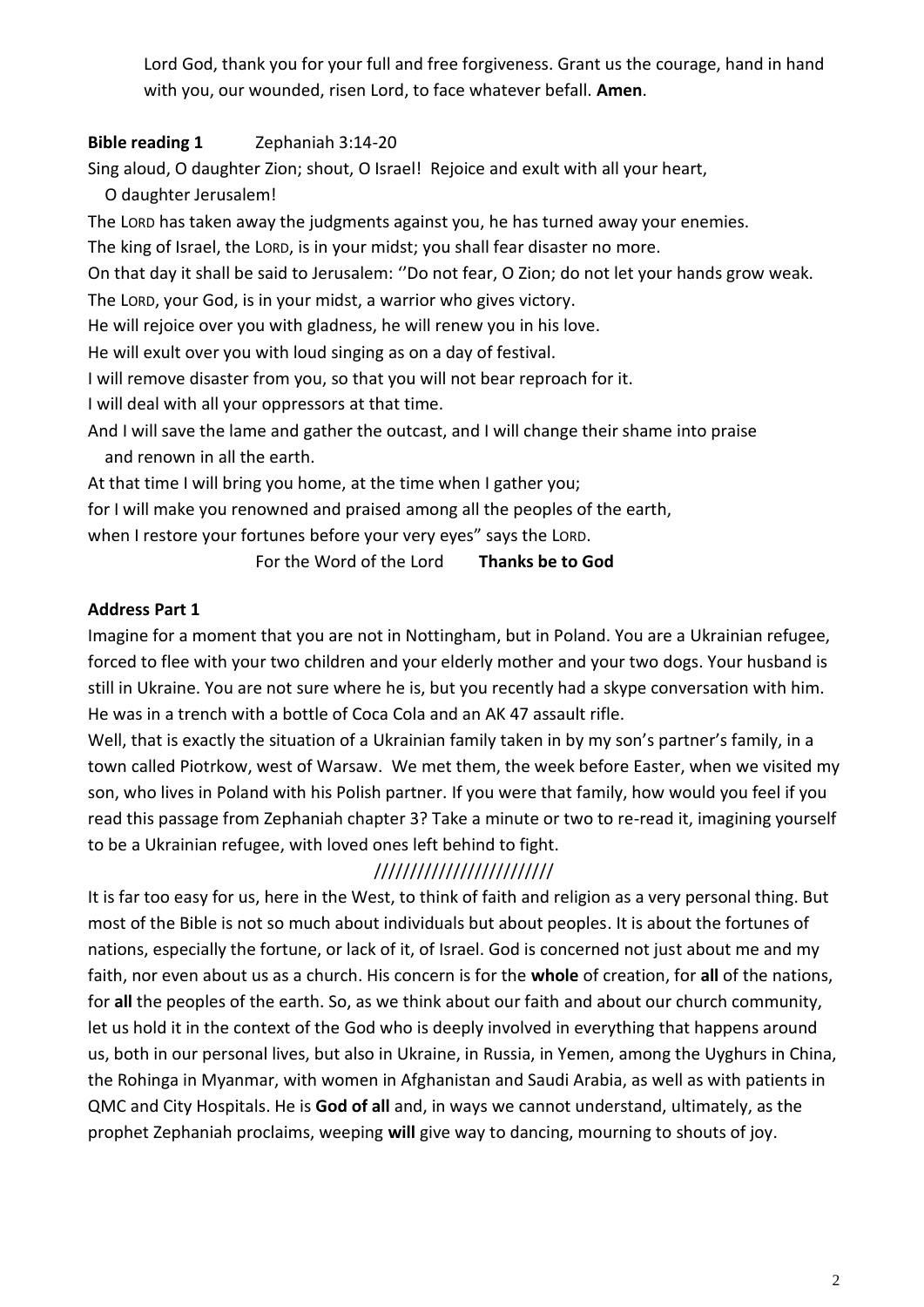### **Hymn** And so, let us sing again of the one who is no stranger to pain and death <https://youtu.be/uN1DwvHYBWA>

Come and see, come and see, Come and see the King of love See the purple robe and crown of thorns he wears Soldiers mock, rulers sneer, As he lifts the cruel cross Lone and friendless now he climbs towards the hill

> *We worship at your feet, Where wrath and mercy meet And a guilty world is washed, By love's pure stream For us he was made sin, Oh, help me take it in Deep wounds of love cry out 'Father, forgive' I worship, I worship, The Lamb who was slain.*

Come and weep, come and mourn, For your sin that pierced him there So much deeper than the wounds of thorn and nail All our pride, all our greed, All our fallenness and shame And the Lord has laid the punishment on him

Man of heaven, born to earth, To restore us to your heaven Here we bow in awe beneath Your searching eyes From your tears comes our joy, From your death our life shall spring By your resurrection power we shall rise

> *We worship at your feet, Where wrath and mercy meet And a guilty world is washed, By love's pure stream For us he was made sin, Oh, help me take it in Deep wounds of love cry out 'Father, forgive' I worship, I worship, The Lamb who was slain.*

> > C. Graham Kendrick Music

### **Bible Reading 2** John 21: 1-19

After these things Jesus showed himself again to the disciples by the Sea of Tiberias. He showed himself in this way. Gathered there together were Simon Peter, Thomas called the Twin, Nathanael of Cana in Galilee, the sons of Zebedee, and two others of his disciples. Simon Peter said to them, "I am going fishing." They said to him, "We will go with you." They went out and got into the boat, but that night they caught nothing.

Just after daybreak, Jesus stood on the beach, but the disciples did not know that it was Jesus. Jesus said to them, "Children, you have no fish, have you?" They answered him, "No." He said to them, "Cast the net to the right side of the boat, and you will find some." So, they cast it, and now they were not able to haul it in because there were so many fish. That disciple whom Jesus loved said to Peter: "It is the Lord!" When Simon Peter heard that it was the Lord, he put on some clothes, for he was naked, and jumped into the sea. But the other disciples came in the boat, dragging the net full of fish, for they were not far from the land, only about a hundred yards off. When they had gone ashore, they saw a charcoal fire there, with fish on it, and bread. Jesus said to them: "Bring some of the fish that you have just caught." So Simon Peter went aboard and hauled the net ashore, full of large fish, a hundred fifty-three of them. Though there were so many, the net was not torn. Jesus said to them, "Come and have breakfast." Now none of the disciples dared to ask him: "Who are you?" because they knew it was the Lord. Jesus came and took the bread and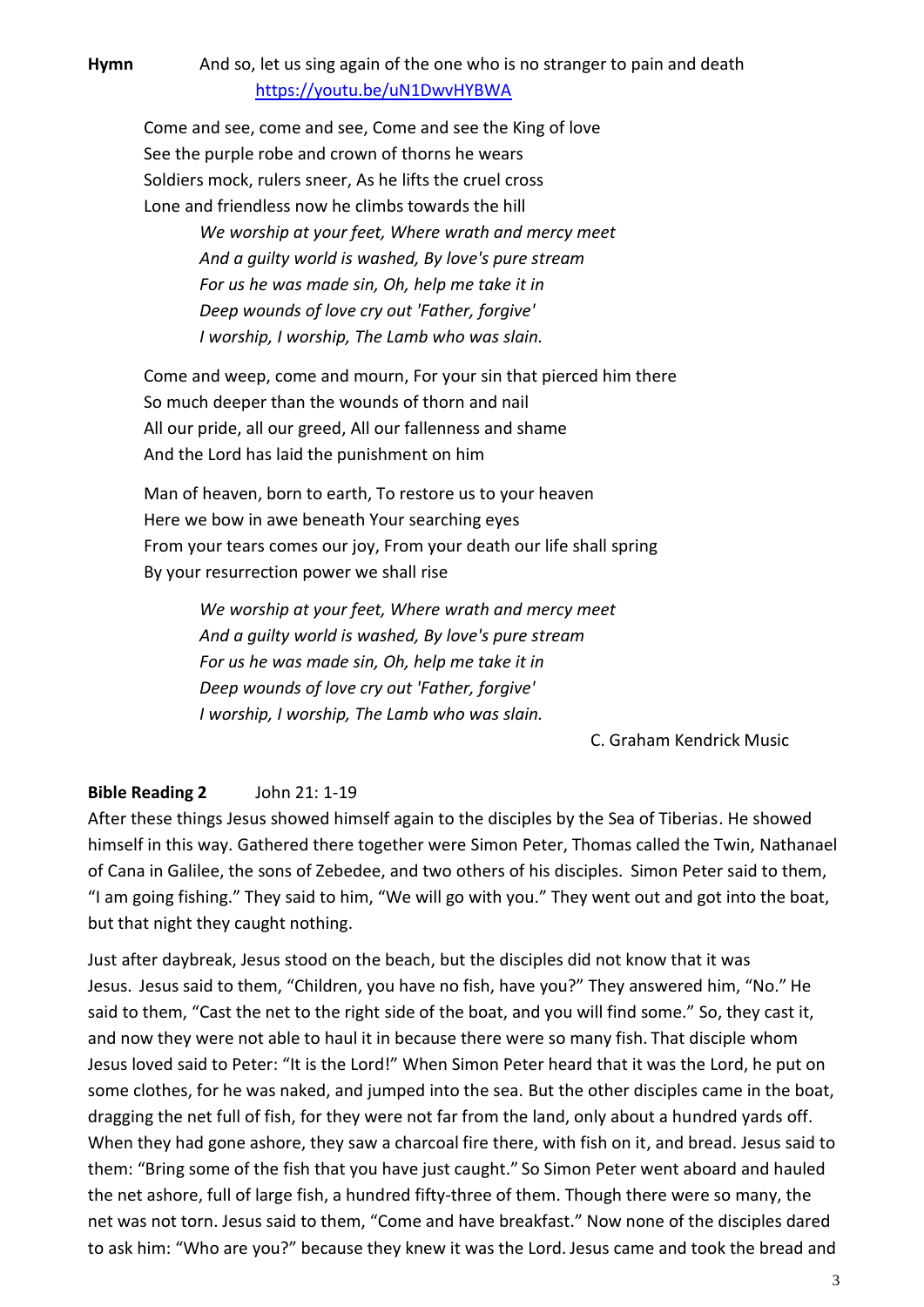gave it to them, and did the same with the fish. This was now the third time that Jesus appeared to the disciples after he was raised from the dead.

When they had finished breakfast, Jesus said to Simon Peter: "Simon son of John, do you love me more than these?" He said to him: "Yes, Lord; you know that I love you." Jesus said to him: "Feed my lambs." A second time he said to him: "Simon son of John, do you love me?" He said to him: "Yes, Lord; you know that I love you." Jesus said to him: "Tend my sheep." He said to him the third time: "Simon son of John, do you love me?" Peter felt hurt because he said to him the third time: "Do you love me?" And he said to him: "Lord, you know everything; you know that I love you." Jesus said to him: "Feed my sheep. Very truly, I tell you, when you were younger, you used to fasten your own belt and to go wherever you wished. But when you grow old, you will stretch out your hands, and someone else will fasten a belt around you and take you where you do not wish to go." (He said this to indicate the kind of death by which he would glorify God.) After this he said to him: "Follow me."

For the Word of the Lord **Thanks be to God**

Hymn **O** the deep, deep Love of Jesus https://youtu.be/cuDHqlClpAg

Oh, the deep, deep love of Jesus, Vast, unmeasured, boundless, free Rolling as a mighty ocean, In its fullness over me Underneath me, all around me, Is the current of Thy love Leading onward, leading homeward, To Thy glorious rest above

Oh, the deep, deep love of Jesus, Deeper than the deepest sea The love that led my Christ to die, Is the love that set me free Oh, the deep, deep love of Jesus, Spread His praise from shore to shore How He's loving, ever loving, Changing never, nevermore

How He watches over His loved ones, Died to call them all His own How for them He's interceding, Watching o'er them from the throne Oh, the deep, deep love of Jesus, Deeper than the deepest sea The love that led my Christ to die, Is the love that set me free

Oh, the deep, deep love of Jesus, Love of every love the best It's an ocean vast of blessing, It's a haven sweet of rest Oh, the deep, deep love of Jesus, It's a heaven of heavens to me And it lifts me up to glory, For it lifts me up to Thee

Samuel Francis

#### **Address Part 2**

Well, having spoken about our faith being not just a personal matter, but of global significance, we now turn inward, to a personal encounter. Today's gospel reading gets right to the heart of the matter. Jesus' searching question to Peter: 'Simon, Son of John, do you love me?' And it's a question we might imagine Jesus asking any one of us.

We all know the background, of course. Brash, confident Peter. A real man's man. Tough, wholehearted, uncompromising, ready for anything, outspoken, always engaging heart and mouth before brain. 'You are the Christ' declares Peter in a moment of sheer inspiration. Yet in the same conversation Peter is remonstrating with Jesus, telling him how wrong he is about suffering and dying, to which Jesus replies: 'Get behind me Satan, you are a stumbling block to me!'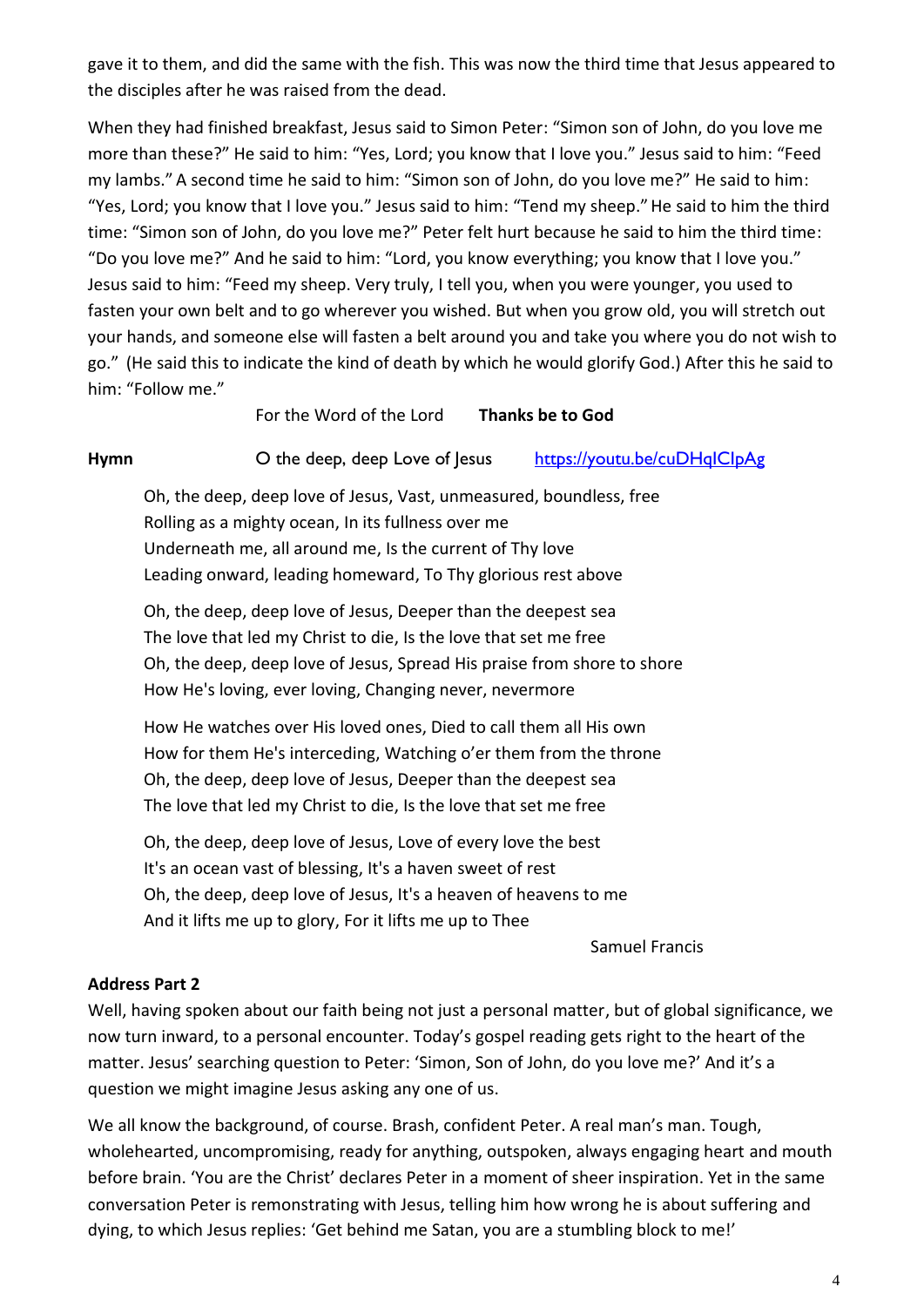And, as Jesus' arrest and trial & death approach, it is Peter who stands up to be counted. '*I'll* never leave you! *I'll* never deny you! *They* might all run away – but not *me*! *I* am ready to lay down my life for you!' 'Truly I tell you' replies Jesus 'before the cock crows, you *will* deny me, three times.'

And, sure enough, when Jesus is arrested, Peter runs away, just like the other disciples. And later, sitting in the courtyard watching Jesus' trial at a distance, Peter is recognised as being one of the disciples. 'No' he says 'I do not know what you are talking about.' Then he's challenged a second time, but he swears blind he doesn't know Jesus. And, when confronted for a third time, he begins to curse and exclaims with an oath: 'Look, I do *not* even know the man.' Then the cock crows. And Jesus looks at Peter. And Peter goes out, and weeps, bitterly. Brash, confident Peter, put to the test and found badly wanting.

Well, all that has passed now. Jesus is **risen**. Tears have turned to joy. But it hasn't yet made much of a difference to the disciples. John 21 finds Peter and some of the others right back where they started – back in Galilee, fishing. And that is a big challenge to all of us. Ask yourself the question, honestly: What difference has it made to me being a Christian? What would your friends and family and neighbours say? Do they think you're a better person for it? Or is it just 'as you were'? Well, it is certainly 'as you were' for the disciples. They've drifted back into their old way of life. There they are, out all night in the boat, fishing, with nothing to show for it. Then, at daybreak, a voice from the shore invites them to try again. And suddenly, there are so many fish in the net, it is now at breaking point. John leans over to Peter, as they sweat and strain to pull in the net, and says: 'It is the **Lord'**. And Peter, rash as ever, jumps into the lake and swims ashore.

But there remains some unfinished business. The not insignificant matter of how Peter might be reconciled to the one he has failed - failed so very, very badly. What can he say? What **can** you say, when you've hurt someone, failed someone, that badly? When you have let down, abandoned, disowned, betrayed a person you said you loved, in such an appalling way?

I don't know about you, but there have been times when I've needed to say sorry, to try and make things right. And I'd lay awake at night, thinking about what to say. And I'd work out a speech, or several alternative speeches, in my mind. But, by the morning it doesn't sound any better than it did when I went to bed, 8 hrs ago! So too for Peter, uncharacteristically, sitting there, eating breakfast, **silent**, feeling bad, not knowing what to say. There are other people present, but they may as well not be there. This is between Peter and Jesus. This is all about the two of them. So, for once in his life, Peter lets Jesus do the talking. But just note what Jesus *doesn't* say. He *doesn't* say:

'Well Peter, so much for *your* promises, eh! You're such a disappointment, such a failure.'

- 'Peter I just hope you've learned your lesson!'
- 'Peter you and your big mouth. I told you so!'
- 'Peter are you truly sorry?'
- 'Peter do you promise **never** to do it again?'
- 'Peter will you commit yourself to following me **seriously** from now on?'

But Jesus *doesn't* say any of that. Instead, he addresses Peter face to face, not as Peter, the Rock, but by his old name, Simon, perhaps hoping he will listen this time (which is what Simon means – 'listen'). And Jesus asks Peter one simple question: 'Simon, son of John, do you love me?' It's as though Jesus is saying. 'Look. Forget all that other stuff. Yes, I know how you've failed. And I know how bad you feel. But that's history'. 'Just one thing is important now. Nothing else matters. This one, vital thing. Just this: '**Do you love me?**'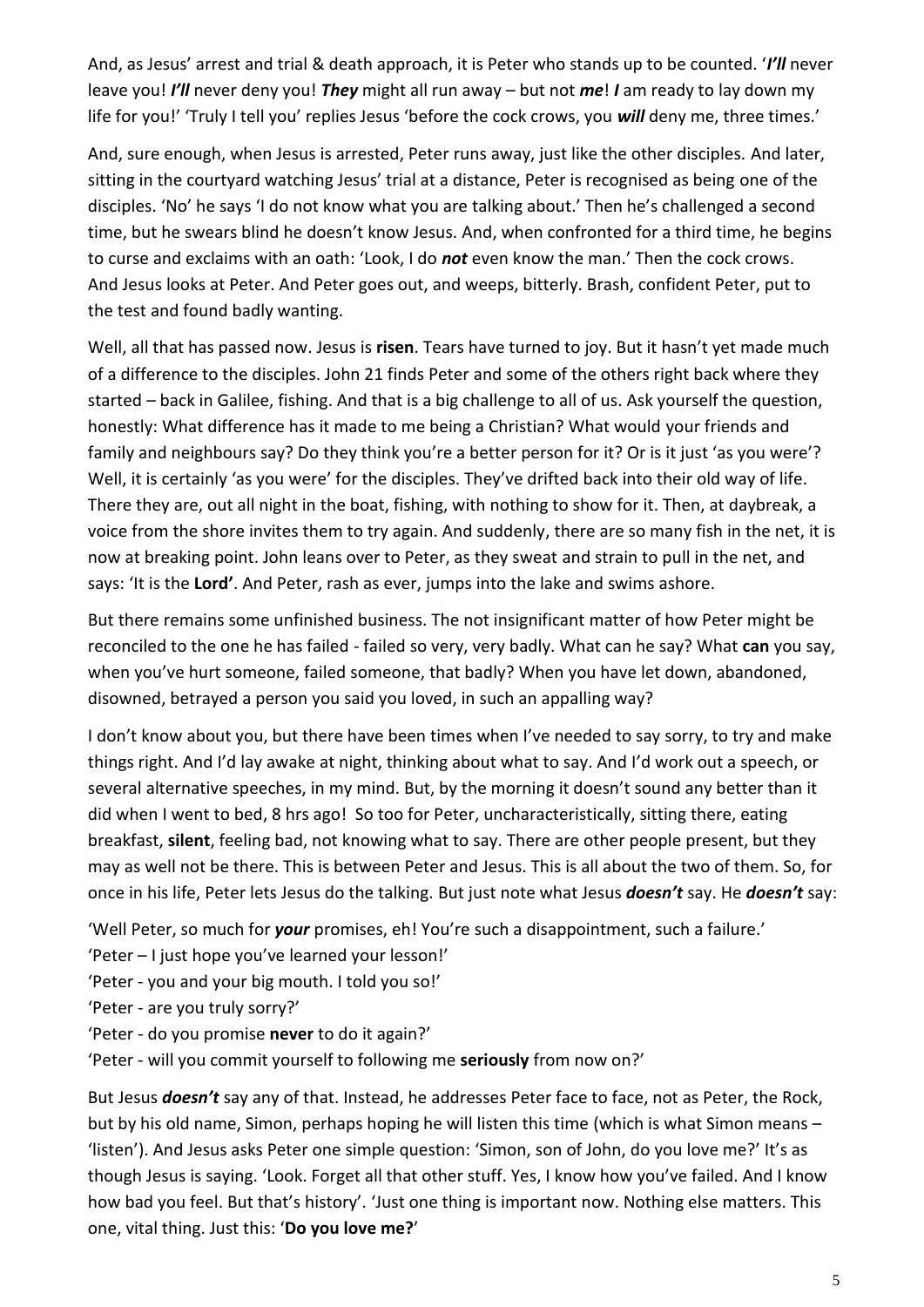By implication, Jesus is saying: 'Peter, you have seen how much *I* love **you**. You have even seen me lay down my life, for **you** – even when you cursed and swore you'd never even met me! Even when you ran off and left me, alone. You *know* Peter, how much *I* love *you*. So, answer me this. This one thing. Do **you** love **me**?

And it is the same question to each one of us. For the truth is, we *too* have all failed. We've all blown it. None of us have even lived up to our *own* standards, our *own* expectations of ourselves – much less our partner's, or our parent's, or our kid's, or our neighbours. And we certainly haven't lived up to *God's* standards. Maybe we've failed in small, selfish ways. Maybe in our attitudes or how we treat others. Or maybe we've failed in big ways, where we have *really hurt* people, really hurt **ourselves**, really hurt **God**. There are all sort of ways in which we can blow it. And, to be honest, the **people I worry about most** are those who *don't* think they have blown it! We have *all* blown it, all of us, and we will blow it again, despite our best efforts.

But, in the end, that's *not* what it's about. Because, at the heart of it, it isn't about *trying our best* to serve God and live a decent life - important though that is. It is primarily about a *relationship*. A relationship with the God who loves us, each of us, with all his heart, and all his soul, and all his mind, and all his strength. A relationship with the God who loves us enough to lay down his life, for **each one** of us. A relationship with the God who offers mercy, instead of judgement. Who pours out costly grace, which we don't deserve. The God who forgives us, and welcomes us back, again, and again, and again, and **again**, no matter what we've done - or failed to do.

Well, I doubt if *any* of us have failed him as badly as Peter, his right-hand man. But, even if we have, God is always there, like the prodigal son's father, to welcome us home. But that welcome sometimes involves, as with Peter, a painful encounter. '**Do you love me?**' says Jesus to Peter. Because, in the end that's all that really matters. If you do, **then** you can tend my lambs and feed my sheep. If you love me, **then** you can serve me. But that comes second. First and foremost is this: '**Do you love me?**'

It's a bit like getting married. Most people *don't* get married because they hope for breakfast in bed every day, or the free services of a cleaner, a gardener, a DIY expert, a cook or a mechanic. (And those who do generally end up disappointed.) No! People generally get married because they *love* one another – and everything else, how they live their lives together, how they cope with each other's failings and foibles - it all flows from that: their *love* for one another. A love which is not just about feelings, but about being **committed to one another,** through thick and thin. About wanting the best for the other person, instead of for myself.

**But**. And it is a **big but**. **How** can we love **God**? What a difficult question! It's hard enough to love someone you can touch and feel and see. But how, can we love *God*? It is clearly a big issue for Peter. And there is a **play on words** in this conversation between Jesus and Peter which doesn't come out at all in **English**. This passage uses two different Greek words for love. And I do **not** think they are used by accident. To begin with Jesus uses the word '**agapeo'**, which is generally used to describe the **highest form of love**: the way **God** loves us - and the way **we**, as Christians, *should* love God and one another. The other word used here is **Phileo** – generally translated as 'affection' or 'fondness' or 'liking' or 'friendship'.

So, the conversation, if we translate the words as I have suggested, goes something like this: 'Simon, Son of John, do you love me? ' *(Agapeo)*

'Yes Lord,' Peter replies 'you know that I *like* you.' *(Phileo)*

'But Simon, do you actually *love* me?' *(Agapeo)*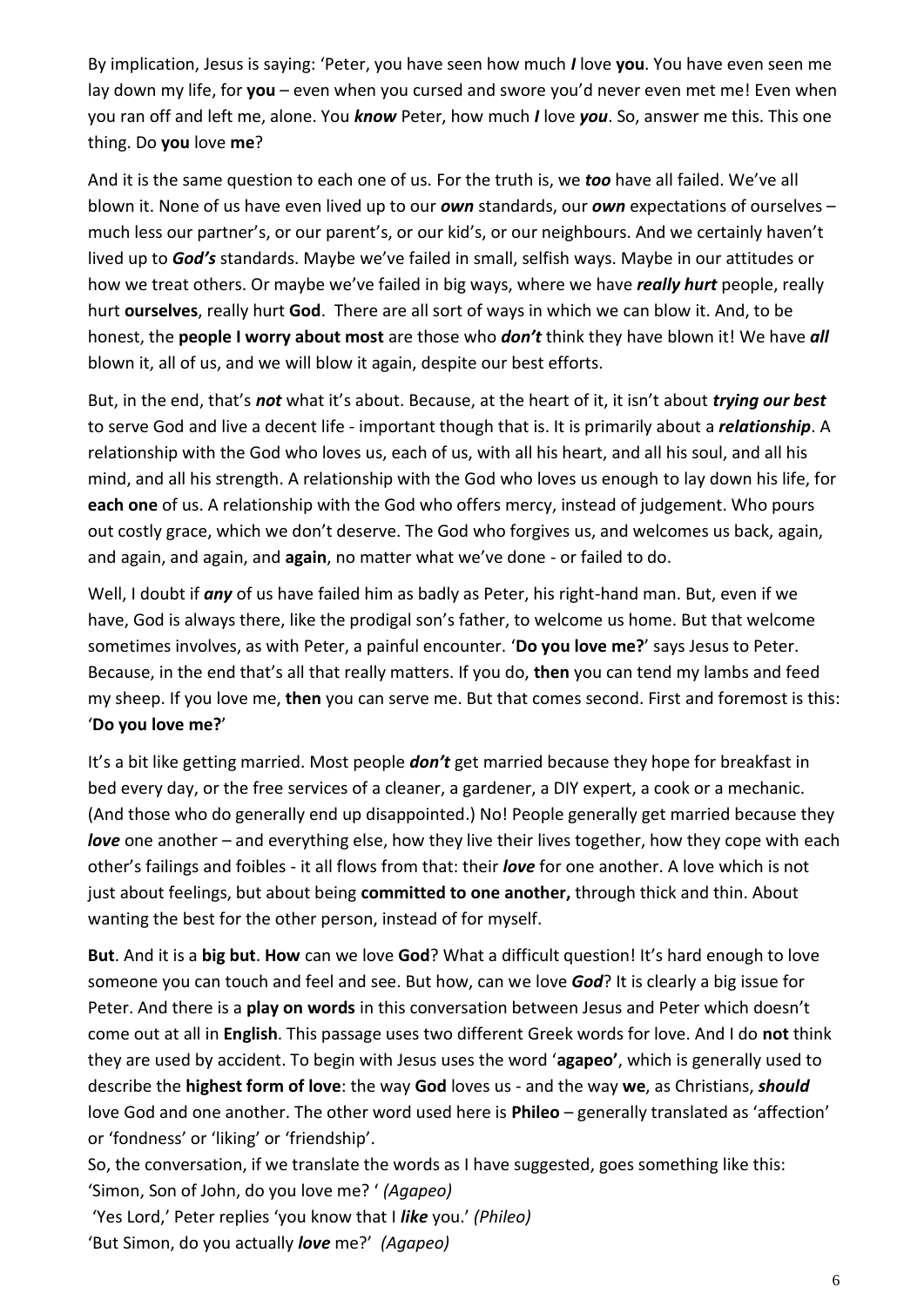'Yes Lord' says Peter 'you *know* that I'm *fond* of you. ' *(Phileo)*

'OK Simon' says Jesus, finally, changing the word from 'agapeo' to 'phileo' 'if you can't manage to love me, will you at least **be my friend.'** 

And Peter, upset because Jesus questions him, not once but three times, reminding him, painfully, of his three-fold denial, says; 'Lord you know everything. You know that **I'm your friend**.' *(Phileo)* The point is this. Jesus *allows* Peter to respond *as best he can*, to this searching question. Peter cannot yet bring himself to say that he **loves** Jesus, in that rich, demanding, all consuming '**agape'** way. So, Jesus, instead, accepts his lesser offer of 'affection', 'friendship'. I suspect many of us, too, may feel unable to respond in kind to God's, incomparable, immense **love for us**. But God is content for us to offer what we can, providing, like Peter, we are open to acknowledge the poverty of our response, and are wanting, seriously, to love him more.

I love the Iona invitation to Communion which, for me, captures this perfectly. It says: 'This is the table, not of the Church, but of the Lord. It is made ready for those who love him & those who want to love him more. So, come you who have much faith & you who have little. Come you who have been here often & you who have not been for a long time. Come you who have tried to follow & you who have failed. Come, not because I invite you: it is the Lord who invites you**.** It is his will that those who want him should come and meet him here.' God accepts us as we are, with all the imperfection of our response.

I mentioned earlier, people getting married *because* they love one another. But that is not universal practice. Some years ago, on an interfaith week in Luton, I stayed with a Hindu couple, whose 20-year marriage had been arranged. I asked the wife, a woman in her 40's, if she was in love with her husband when they got married. 'Oh no' she said. 'I did not know my husband when we got married. I did not get married *because* I loved him. I got married *in order* to love him' which she very clearly did.

I would say a similar thing about my relationship with God. I didn't become a Christian because I loved God – but rather **in order to try and love God** in response to **God's great love for me.** I became a Christian, **in order to learn** how to love God. And after 50+ years, I'm still trying, and not doing particularly well at it. I dare a lot of you are doing a lot better at it. And maybe some of you aren't. But God knows that. And God accepts our rather feeble response to his **immeasurable love** for us. And God never stops hoping that you and I will indeed, learn to love him more. Hoping that, one day, we will truly be able to say, not just: 'Yes Lord, I am fond of you.' Or even: 'Lord, I'm your friend.' But 'Lord, **I love you**, with all my heart, just as **you love me**, with all your heart, and all your soul, and all your mind, and all your strength.' Because, as St Paul so rightly observes, without love, I am nothing. And, it is from that relationship of love, that all our Christian service, all our work for others, all our praise & worship, must surely spring.

'Amazing love, how can it be, that Thou my God shouldst die for me.' We sing that great Charles Wesley Hymn.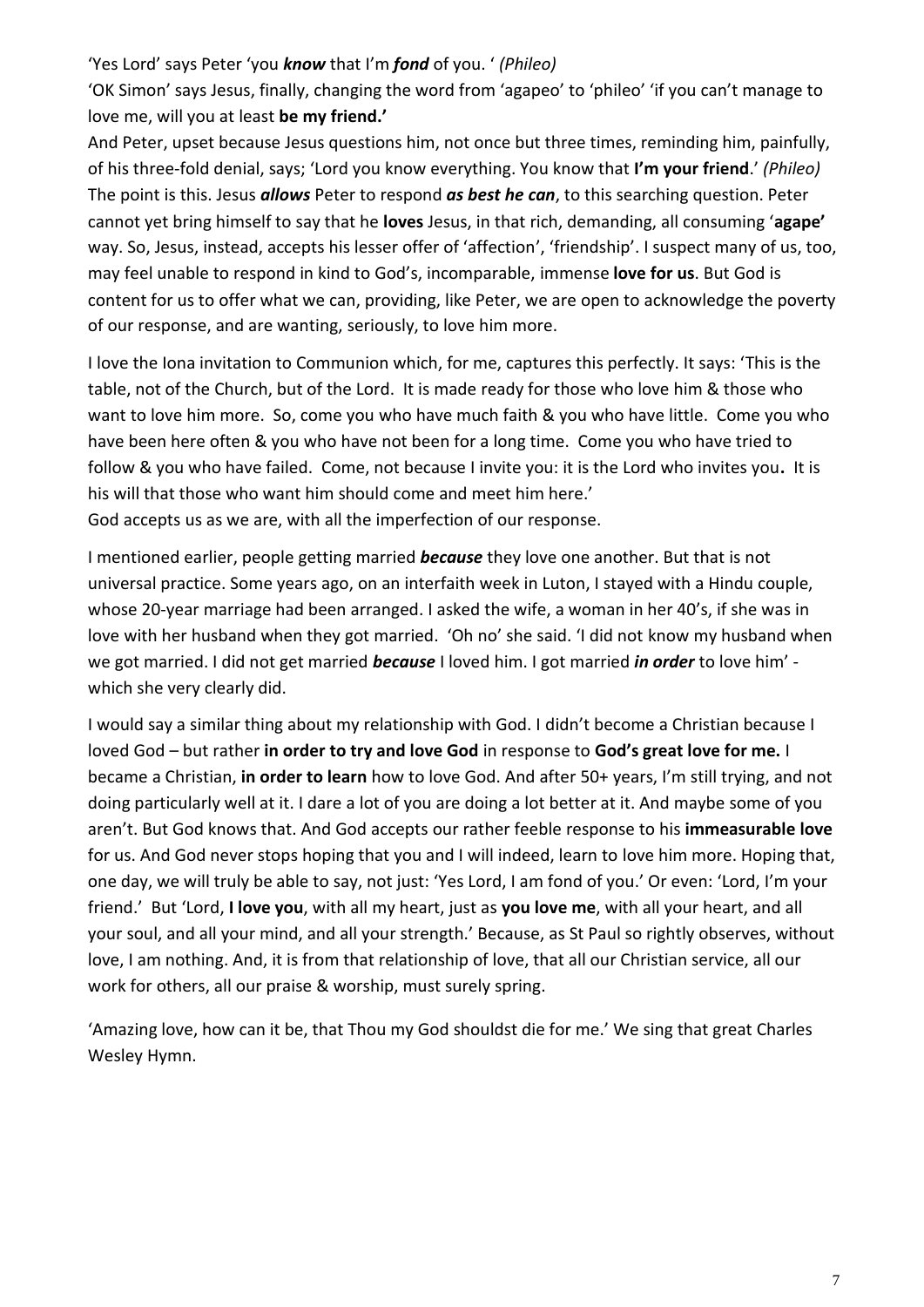And can it be that I should gain, An int'rest in the Saviour's blood? Died He for me, who caused His pain, For me, who Him to death pursued? Amazing love! How can it be, That Thou, my God, shouldst die for me?

He left His Father's throne above, So free, so infinite His grace Emptied Himself of all but love, And bled for Adam's helpless race: 'Tis mercy all, immense and free, For, O my God, it found out me!

No condemnation now I dread; Jesus, and all in Him, is mine; Alive in Him, my living Head, And clothed in righteousness divine, Bold I approach th' eternal throne, And claim the crown, through Christ my own.

'Tis myst'ry all: th' Immortal dies: Who can explore His strange design? In vain the firstborn seraph tries, To sound the depths of love divine. 'Tis mercy all! Let earth adore, Let angel minds inquire no more.

Long my imprisoned spirit lay, Fast bound in sin and nature's night; Thine eye diffused a quick'ning ray, I woke, the dungeon flamed with light; My chains fell off, my heart was free, I rose, went forth, and followed Thee. Charles Wesley

### **Intercessions** Let us pray

Father God, thank you that **you** love **us**, with all your heart, and all your soul, and all your mind, and all your strength. Take, we pray, our feeble attempts to love you back, and blow that tiny spark into a flame, that we might love you as you deserve, and loving you, might serve you, all our days. Through Jesus Christ our Lord. **Amen**.

We bring before you our failure to love you and to love one another. Both our own individual failures and the sum total of human failures which has resulted in war, persecution, abuse, oppression and unspeakable cruelty. We hold in our minds and our hearts the people of Ukraine, of Moldova, of Afghanistan, of Yemen, of so many other places of suffering, war, violence and oppression………………

Have mercy on the people you yourself created, we pray. Lead us from darkness to light. From despair to hope. From death to life, through our wounded, risen Lord Jesus Christ. **Amen**.

We bring before you the people close to our own hearts who are going through painful or troubled times right now. Let us hold their needs before God……………

Lord God, be alongside those who suffer, give them courage to face whatever befall and fill them with hope of resurrection and new life, we pray. **Amen**.

So, let us conclude our prayers with the prayer Jesus taught us:

**Our Father in heaven, hallowed be your Name Your Kingdom come, your will be done, on earth as in heaven Give us today our daily bread and forgive us our sins As we forgive those who sin against us. Save us from the time of trial and deliver us from evil. For the Kingdom, the power and the glory are yours, now and forever. Amen.**